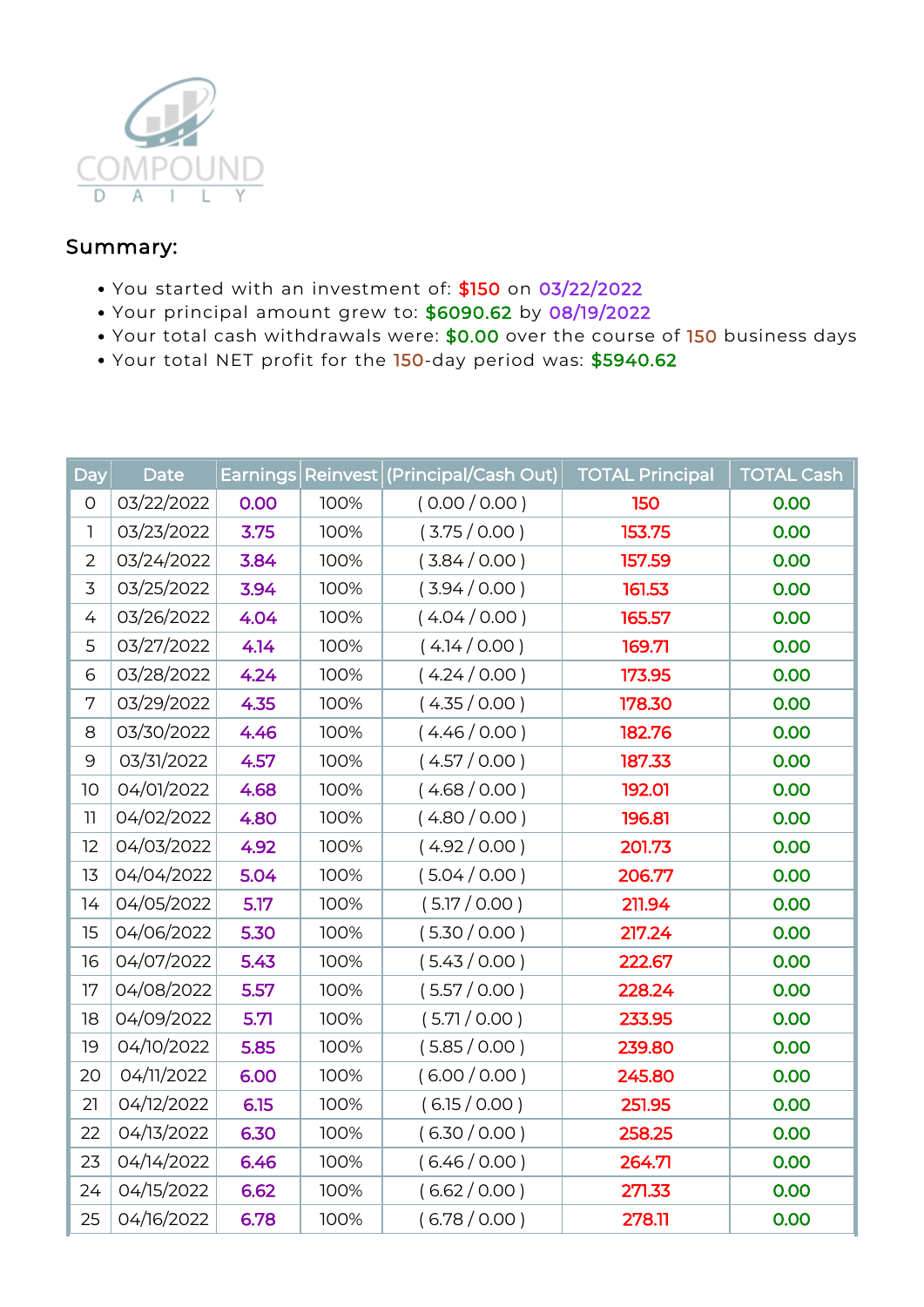| 26 | 04/17/2022 | 6.95  | 100% | (6.95/0.00)    | 285.06 | 0.00 |
|----|------------|-------|------|----------------|--------|------|
| 27 | 04/18/2022 | 7.13  | 100% | (7.13 / 0.00)  | 292.19 | 0.00 |
| 28 | 04/19/2022 | 7.30  | 100% | (7.30 / 0.00)  | 299.49 | 0.00 |
| 29 | 04/20/2022 | 7.49  | 100% | (7.49/0.00)    | 306.98 | 0.00 |
| 30 | 04/21/2022 | 7.67  | 100% | (7.67 / 0.00)  | 314.65 | 0.00 |
| 31 | 04/22/2022 | 7.87  | 100% | (7.87/0.00)    | 322.52 | 0.00 |
| 32 | 04/23/2022 | 8.06  | 100% | (8.06/0.00)    | 330.58 | 0.00 |
| 33 | 04/24/2022 | 8.26  | 100% | (8.26 / 0.00)  | 338.84 | 0.00 |
| 34 | 04/25/2022 | 8.47  | 100% | (8.47/0.00)    | 347.31 | 0.00 |
| 35 | 04/26/2022 | 8.68  | 100% | (8.68/0.00)    | 355.99 | 0.00 |
| 36 | 04/27/2022 | 8.90  | 100% | (8.90 / 0.00)  | 364.89 | 0.00 |
| 37 | 04/28/2022 | 9.12  | 100% | (9.12 / 0.00)  | 374.01 | 0.00 |
| 38 | 04/29/2022 | 9.35  | 100% | (9.35 / 0.00)  | 383.36 | 0.00 |
| 39 | 04/30/2022 | 9.58  | 100% | (9.58 / 0.00)  | 392.94 | 0.00 |
| 40 | 05/01/2022 | 9.82  | 100% | (9.82 / 0.00)  | 402.76 | 0.00 |
| 41 | 05/02/2022 | 10.07 | 100% | (10.07 / 0.00) | 412.83 | 0.00 |
| 42 | 05/03/2022 | 10.32 | 100% | (10.32 / 0.00) | 423.15 | 0.00 |
| 43 | 05/04/2022 | 10.58 | 100% | (10.58 / 0.00) | 433.73 | 0.00 |
| 44 | 05/05/2022 | 10.84 | 100% | (10.84 / 0.00) | 444.57 | 0.00 |
| 45 | 05/06/2022 | 11.11 | 100% | (11.11 / 0.00) | 455.68 | 0.00 |
| 46 | 05/07/2022 | 11.39 | 100% | (11.39 / 0.00) | 467.07 | 0.00 |
| 47 | 05/08/2022 | 11.68 | 100% | (11.68 / 0.00) | 478.75 | 0.00 |
| 48 | 05/09/2022 | 11.97 | 100% | (11.97 / 0.00) | 490.72 | 0.00 |
| 49 | 05/10/2022 | 12.27 | 100% | (12.27 / 0.00) | 502.99 | 0.00 |
| 50 | 05/11/2022 | 12.57 | 100% | (12.57 / 0.00) | 515.56 | 0.00 |
| 51 | 05/12/2022 | 12.89 | 100% | (12.89 / 0.00) | 528.45 | 0.00 |
| 52 | 05/13/2022 | 13.21 | 100% | (13.21 / 0.00) | 541.66 | 0.00 |
| 53 | 05/14/2022 | 13.54 | 100% | (13.54 / 0.00) | 555.20 | 0.00 |
| 54 | 05/15/2022 | 13.88 | 100% | (13.88 / 0.00) | 569.08 | 0.00 |
| 55 | 05/16/2022 | 14.23 | 100% | (14.23 / 0.00) | 583.31 | 0.00 |
| 56 | 05/17/2022 | 14.58 | 100% | (14.58 / 0.00) | 597.89 | 0.00 |
| 57 | 05/18/2022 | 14.95 | 100% | (14.95 / 0.00) | 612.84 | 0.00 |
| 58 | 05/19/2022 | 15.32 | 100% | (15.32 / 0.00) | 628.16 | 0.00 |
| 59 | 05/20/2022 | 15.70 | 100% | (15.70 / 0.00) | 643.86 | 0.00 |
| 60 | 05/21/2022 | 16.10 | 100% | (16.10 / 0.00) | 659.96 | 0.00 |
| 61 | 05/22/2022 | 16.50 | 100% | (16.50 / 0.00) | 676.46 | 0.00 |
| 62 | 05/23/2022 | 16.91 | 100% | (16.91 / 0.00) | 693.37 | 0.00 |
| 63 | 05/24/2022 | 17.33 | 100% | (17.33 / 0.00) | 710.70 | 0.00 |
| 64 | 05/25/2022 | 17.77 | 100% | (17.77 / 0.00) | 728.47 | 0.00 |
| 65 | 05/26/2022 | 18.21 | 100% | (18.21 / 0.00) | 746.68 | 0.00 |

ı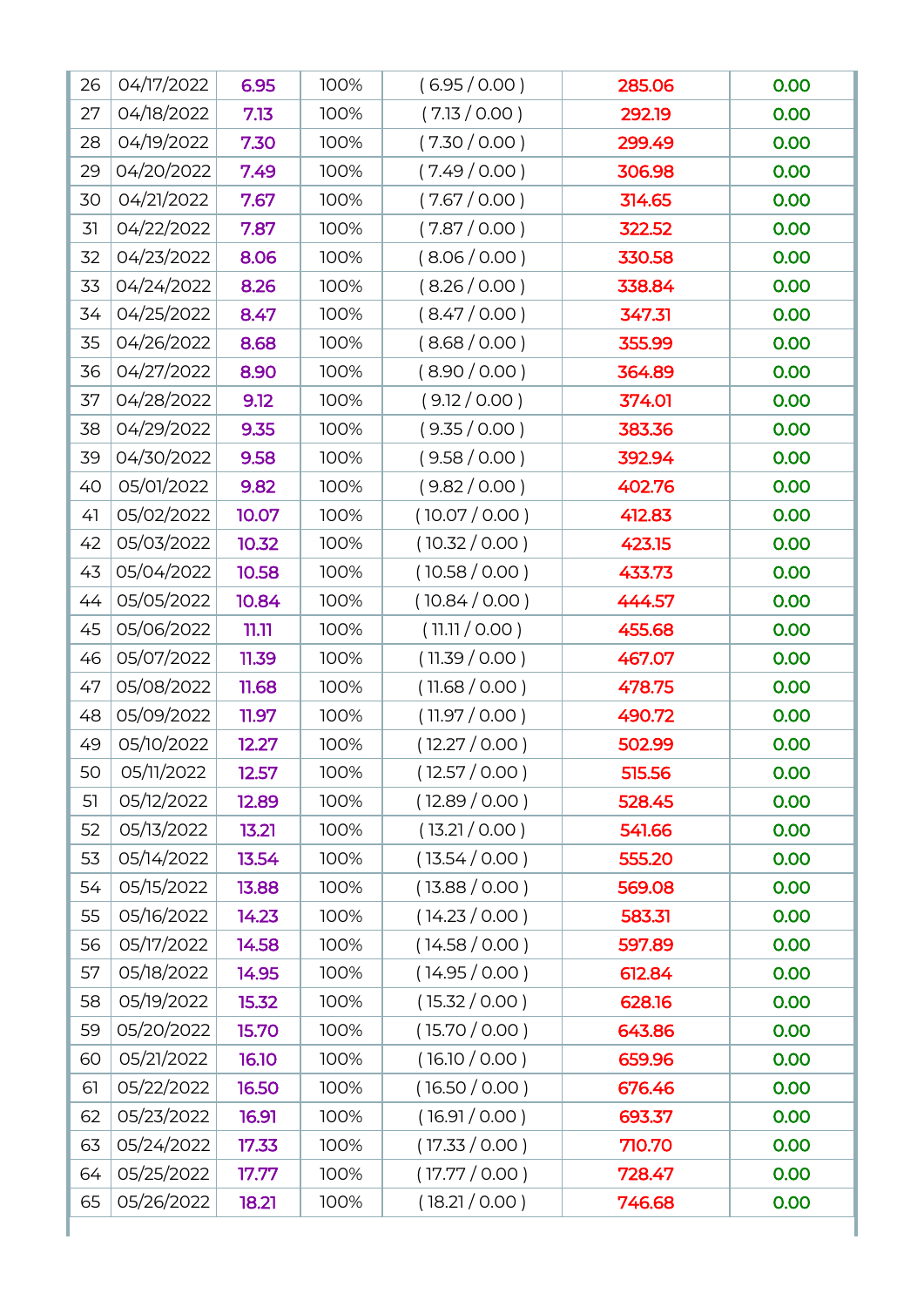| 66  | 05/27/2022 | 18.67 | 100% | (18.67 / 0.00) | 765.35  | 0.00 |
|-----|------------|-------|------|----------------|---------|------|
| 67  | 05/28/2022 | 19.13 | 100% | (19.13 / 0.00) | 784.48  | 0.00 |
| 68  | 05/29/2022 | 19.61 | 100% | (19.61 / 0.00) | 804.09  | 0.00 |
| 69  | 05/30/2022 | 20.10 | 100% | (20.10 / 0.00) | 824.19  | 0.00 |
| 70  | 05/31/2022 | 20.60 | 100% | (20.60 / 0.00) | 844.79  | 0.00 |
| 71  | 06/01/2022 | 21.12 | 100% | (21.12 / 0.00) | 865.91  | 0.00 |
| 72  | 06/02/2022 | 21.65 | 100% | (21.65 / 0.00) | 887.56  | 0.00 |
| 73  | 06/03/2022 | 22.19 | 100% | (22.19/0.00)   | 909.75  | 0.00 |
| 74  | 06/04/2022 | 22.74 | 100% | (22.74/0.00)   | 932.49  | 0.00 |
| 75  | 06/05/2022 | 23.31 | 100% | (23.31/0.00)   | 955.80  | 0.00 |
| 76  | 06/06/2022 | 23.90 | 100% | (23.90 / 0.00) | 979.70  | 0.00 |
| 77  | 06/07/2022 | 24.49 | 100% | (24.49/0.00)   | 1004.19 | 0.00 |
| 78  | 06/08/2022 | 25.10 | 100% | (25.10 / 0.00) | 1029.29 | 0.00 |
| 79  | 06/09/2022 | 25.73 | 100% | (25.73 / 0.00) | 1055.02 | 0.00 |
| 80  | 06/10/2022 | 26.38 | 100% | (26.38/0.00)   | 1081.40 | 0.00 |
| 81  | 06/11/2022 | 27.04 | 100% | (27.04 / 0.00) | 1108.44 | 0.00 |
| 82  | 06/12/2022 | 27.71 | 100% | (27.71/0.00)   | 1136.15 | 0.00 |
| 83  | 06/13/2022 | 28.40 | 100% | (28.40/0.00)   | 1164.55 | 0.00 |
| 84  | 06/14/2022 | 29.11 | 100% | (29.11/0.00)   | 1193.66 | 0.00 |
| 85  | 06/15/2022 | 29.84 | 100% | (29.84/0.00)   | 1223.50 | 0.00 |
| 86  | 06/16/2022 | 30.59 | 100% | (30.59 / 0.00) | 1254.09 | 0.00 |
| 87  | 06/17/2022 | 31.35 | 100% | (31.35 / 0.00) | 1285.44 | 0.00 |
| 88  | 06/18/2022 | 32.14 | 100% | (32.14/0.00)   | 1317.58 | 0.00 |
| 89  | 06/19/2022 | 32.94 | 100% | (32.94/0.00)   | 1350.52 | 0.00 |
| 90  | 06/20/2022 | 33.76 | 100% | (33.76/0.00)   | 1384.28 | 0.00 |
| 91  | 06/21/2022 | 34.61 | 100% | (34.61/0.00)   | 1418.89 | 0.00 |
| 92  | 06/22/2022 | 35.47 | 100% | (35.47/0.00)   | 1454.36 | 0.00 |
| 93  | 06/23/2022 | 36.36 | 100% | (36.36 / 0.00) | 1490.72 | 0.00 |
| 94  | 06/24/2022 | 37.27 | 100% | (37.27/0.00)   | 1527.99 | 0.00 |
| 95  | 06/25/2022 | 38.20 | 100% | (38.20 / 0.00) | 1566.19 | 0.00 |
| 96  | 06/26/2022 | 39.15 | 100% | (39.15 / 0.00) | 1605.34 | 0.00 |
| 97  | 06/27/2022 | 40.13 | 100% | (40.13 / 0.00) | 1645.47 | 0.00 |
| 98  | 06/28/2022 | 41.14 | 100% | (41.14/0.00)   | 1686.61 | 0.00 |
| 99  | 06/29/2022 | 42.17 | 100% | (42.17/0.00)   | 1728.78 | 0.00 |
| 100 | 06/30/2022 | 43.22 | 100% | (43.22 / 0.00) | 1772.00 | 0.00 |
| 101 | 07/01/2022 | 44.30 | 100% | (44.30/0.00)   | 1816.30 | 0.00 |
| 102 | 07/02/2022 | 45.41 | 100% | (45.41/0.00)   | 1861.71 | 0.00 |
| 103 | 07/03/2022 | 46.54 | 100% | (46.54/0.00)   | 1908.25 | 0.00 |
| 104 | 07/04/2022 | 47.71 | 100% | (47.71/0.00)   | 1955.96 | 0.00 |
| 105 | 07/05/2022 | 48.90 | 100% | (48.90/0.00)   | 2004.86 | 0.00 |
|     |            |       |      |                |         |      |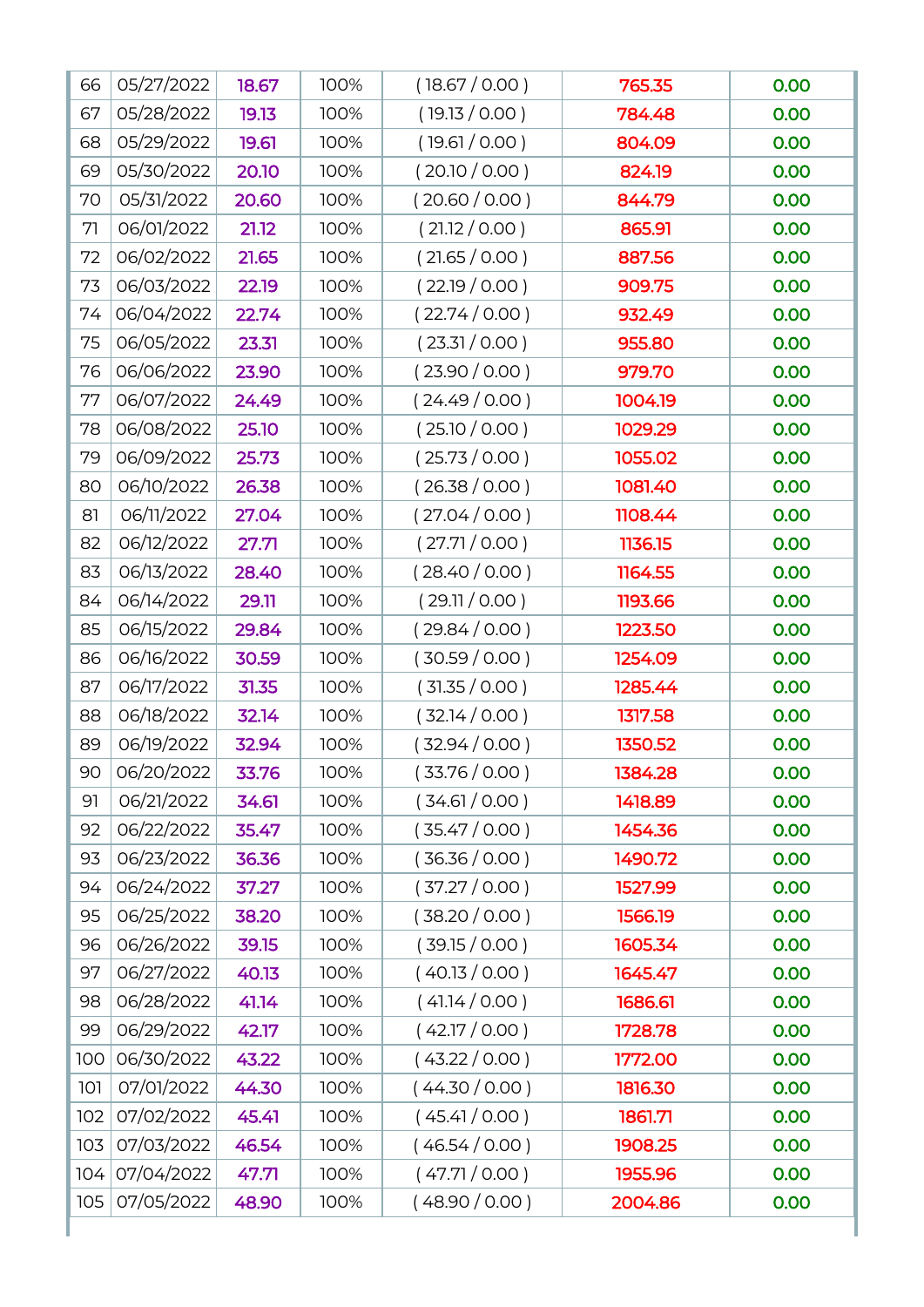| (51.37/0.00)<br>107<br>07/07/2022<br>51.37<br>0.00<br>100%<br>2106.35<br>(52.66 / 0.00)<br>07/08/2022<br>52.66<br>0.00<br>108<br>100%<br>2159.01<br>(53.98/0.00)<br>07/09/2022<br>0.00<br>109<br>53.98<br>100%<br>2212.99<br>(55.32 / 0.00)<br>07/10/2022<br>0.00<br>110<br>55.32<br>100%<br>2268.31<br>(56.71/0.00)<br>07/11/2022<br>0.00<br>56.71<br>100%<br>2325.02<br>ווו<br>(58.13 / 0.00)<br>07/12/2022<br>58.13<br>100%<br>2383.15<br>0.00<br>112<br>(59.58 / 0.00)<br>07/13/2022<br>59.58<br>100%<br>2442.73<br>0.00<br>113<br>(61.07 / 0.00)<br>07/14/2022<br>61.07<br>0.00<br>114<br>100%<br>2503.80<br>(62.60 / 0.00)<br>07/15/2022<br>100%<br>0.00<br>115<br>62.60<br>2566.40<br>(64.16/0.00)<br>07/16/2022<br>116<br>64.16<br>100%<br>2630.56<br>0.00<br>(65.76 / 0.00)<br>07/17/2022<br>65.76<br>100%<br>2696.32<br>0.00<br>117<br>(67.41/0.00)<br>07/18/2022<br>67.41<br>100%<br>2763.73<br>0.00<br>118<br>(69.09 / 0.00)<br>119<br>07/19/2022<br>69.09<br>100%<br>2832.82<br>0.00<br>(70.82 / 0.00)<br>07/20/2022<br>70.82<br>100%<br>2903.64<br>0.00<br>120<br>(72.59 / 0.00)<br>121<br>07/21/2022<br>72.59<br>100%<br>0.00<br>2976.23<br>(74.41/0.00)<br>07/22/2022<br>74.41<br>3050.64<br>0.00<br>122<br>100%<br>(76.27 / 0.00)<br>07/23/2022<br>76.27<br>3126.91<br>0.00<br>123<br>100%<br>(78.17 / 0.00)<br>0.00<br>124<br>07/24/2022<br>78.17<br>100%<br>3205.08<br>(80.13 / 0.00)<br>125<br>07/25/2022<br>80.13<br>100%<br>3285.21<br>0.00<br>(82.13 / 0.00)<br>07/26/2022<br>82.13<br>100%<br>3367.34<br>0.00<br>126<br>(84.18/0.00)<br>07/27/2022<br>84.18<br>3451.52<br>0.00<br>127<br>100%<br>(86.29 / 0.00)<br>07/28/2022<br>86.29<br>128<br>100%<br>3537.81<br>0.00<br>(88.45/0.00)<br>07/29/2022<br>129<br>88.45<br>100%<br>3626.26<br>0.00<br>130<br>07/30/2022<br>90.66<br>100%<br>( 90.66 / 0.00 )<br>3716.92<br>0.00<br>(92.92 / 0.00)<br>131<br>07/31/2022<br>92.92<br>100%<br>3809.84<br>0.00<br>(95.25 / 0.00)<br>08/01/2022<br>95.25<br>100%<br>3905.09<br>0.00<br>132<br>(97.63 / 0.00)<br>133<br>08/02/2022<br>97.63<br>100%<br>4002.72<br>0.00<br>08/03/2022<br>100%<br>(100.07 / 0.00)<br>0.00<br>134<br>100.07<br>4102.79<br>08/04/2022<br>(102.57 / 0.00)<br>0.00<br>102.57<br>100%<br>4205.36<br>135<br>08/05/2022<br>(105.13 / 0.00)<br>4310.49<br>0.00<br>136<br>105.13<br>100%<br>08/06/2022<br>(107.76 / 0.00)<br>0.00<br>137<br>107.76<br>100%<br>4418.25<br>08/07/2022<br>(110.46 / 0.00)<br>110.46<br>100%<br>4528.71<br>0.00<br>138<br>08/08/2022<br>(113.22 / 0.00)<br>139<br>113.22<br>100%<br>4641.93<br>0.00<br>08/09/2022<br>(116.05 / 0.00)<br>116.05<br>100%<br>4757.98<br>0.00<br>140<br>(118.95 / 0.00)<br>08/10/2022<br>118.95<br>0.00<br>100%<br>4876.93<br>141<br>(121.92 / 0.00)<br>08/11/2022<br>142<br>121.92<br>100%<br>4998.85<br>0.00<br>08/12/2022<br>(124.97/0.00)<br>143<br>124.97<br>100%<br>0.00<br>5123.82<br>(128.10 / 0.00)<br>08/13/2022<br>128.10<br>100%<br>5251.92<br>0.00<br>144<br>08/14/2022<br>(131.30 / 0.00)<br>0.00<br>145<br>131.30<br>100%<br>5383.22 | 106 | 07/06/2022 | 50.12 | 100% | (50.12 / 0.00) | 2054.98 | 0.00 |
|---------------------------------------------------------------------------------------------------------------------------------------------------------------------------------------------------------------------------------------------------------------------------------------------------------------------------------------------------------------------------------------------------------------------------------------------------------------------------------------------------------------------------------------------------------------------------------------------------------------------------------------------------------------------------------------------------------------------------------------------------------------------------------------------------------------------------------------------------------------------------------------------------------------------------------------------------------------------------------------------------------------------------------------------------------------------------------------------------------------------------------------------------------------------------------------------------------------------------------------------------------------------------------------------------------------------------------------------------------------------------------------------------------------------------------------------------------------------------------------------------------------------------------------------------------------------------------------------------------------------------------------------------------------------------------------------------------------------------------------------------------------------------------------------------------------------------------------------------------------------------------------------------------------------------------------------------------------------------------------------------------------------------------------------------------------------------------------------------------------------------------------------------------------------------------------------------------------------------------------------------------------------------------------------------------------------------------------------------------------------------------------------------------------------------------------------------------------------------------------------------------------------------------------------------------------------------------------------------------------------------------------------------------------------------------------------------------------------------------------------------------------------------------------------------------------------------------------------------------------------------------------------------------------------------------------------------------------------------------------------------------------------------------------------------|-----|------------|-------|------|----------------|---------|------|
|                                                                                                                                                                                                                                                                                                                                                                                                                                                                                                                                                                                                                                                                                                                                                                                                                                                                                                                                                                                                                                                                                                                                                                                                                                                                                                                                                                                                                                                                                                                                                                                                                                                                                                                                                                                                                                                                                                                                                                                                                                                                                                                                                                                                                                                                                                                                                                                                                                                                                                                                                                                                                                                                                                                                                                                                                                                                                                                                                                                                                                                   |     |            |       |      |                |         |      |
|                                                                                                                                                                                                                                                                                                                                                                                                                                                                                                                                                                                                                                                                                                                                                                                                                                                                                                                                                                                                                                                                                                                                                                                                                                                                                                                                                                                                                                                                                                                                                                                                                                                                                                                                                                                                                                                                                                                                                                                                                                                                                                                                                                                                                                                                                                                                                                                                                                                                                                                                                                                                                                                                                                                                                                                                                                                                                                                                                                                                                                                   |     |            |       |      |                |         |      |
|                                                                                                                                                                                                                                                                                                                                                                                                                                                                                                                                                                                                                                                                                                                                                                                                                                                                                                                                                                                                                                                                                                                                                                                                                                                                                                                                                                                                                                                                                                                                                                                                                                                                                                                                                                                                                                                                                                                                                                                                                                                                                                                                                                                                                                                                                                                                                                                                                                                                                                                                                                                                                                                                                                                                                                                                                                                                                                                                                                                                                                                   |     |            |       |      |                |         |      |
|                                                                                                                                                                                                                                                                                                                                                                                                                                                                                                                                                                                                                                                                                                                                                                                                                                                                                                                                                                                                                                                                                                                                                                                                                                                                                                                                                                                                                                                                                                                                                                                                                                                                                                                                                                                                                                                                                                                                                                                                                                                                                                                                                                                                                                                                                                                                                                                                                                                                                                                                                                                                                                                                                                                                                                                                                                                                                                                                                                                                                                                   |     |            |       |      |                |         |      |
|                                                                                                                                                                                                                                                                                                                                                                                                                                                                                                                                                                                                                                                                                                                                                                                                                                                                                                                                                                                                                                                                                                                                                                                                                                                                                                                                                                                                                                                                                                                                                                                                                                                                                                                                                                                                                                                                                                                                                                                                                                                                                                                                                                                                                                                                                                                                                                                                                                                                                                                                                                                                                                                                                                                                                                                                                                                                                                                                                                                                                                                   |     |            |       |      |                |         |      |
|                                                                                                                                                                                                                                                                                                                                                                                                                                                                                                                                                                                                                                                                                                                                                                                                                                                                                                                                                                                                                                                                                                                                                                                                                                                                                                                                                                                                                                                                                                                                                                                                                                                                                                                                                                                                                                                                                                                                                                                                                                                                                                                                                                                                                                                                                                                                                                                                                                                                                                                                                                                                                                                                                                                                                                                                                                                                                                                                                                                                                                                   |     |            |       |      |                |         |      |
|                                                                                                                                                                                                                                                                                                                                                                                                                                                                                                                                                                                                                                                                                                                                                                                                                                                                                                                                                                                                                                                                                                                                                                                                                                                                                                                                                                                                                                                                                                                                                                                                                                                                                                                                                                                                                                                                                                                                                                                                                                                                                                                                                                                                                                                                                                                                                                                                                                                                                                                                                                                                                                                                                                                                                                                                                                                                                                                                                                                                                                                   |     |            |       |      |                |         |      |
|                                                                                                                                                                                                                                                                                                                                                                                                                                                                                                                                                                                                                                                                                                                                                                                                                                                                                                                                                                                                                                                                                                                                                                                                                                                                                                                                                                                                                                                                                                                                                                                                                                                                                                                                                                                                                                                                                                                                                                                                                                                                                                                                                                                                                                                                                                                                                                                                                                                                                                                                                                                                                                                                                                                                                                                                                                                                                                                                                                                                                                                   |     |            |       |      |                |         |      |
|                                                                                                                                                                                                                                                                                                                                                                                                                                                                                                                                                                                                                                                                                                                                                                                                                                                                                                                                                                                                                                                                                                                                                                                                                                                                                                                                                                                                                                                                                                                                                                                                                                                                                                                                                                                                                                                                                                                                                                                                                                                                                                                                                                                                                                                                                                                                                                                                                                                                                                                                                                                                                                                                                                                                                                                                                                                                                                                                                                                                                                                   |     |            |       |      |                |         |      |
|                                                                                                                                                                                                                                                                                                                                                                                                                                                                                                                                                                                                                                                                                                                                                                                                                                                                                                                                                                                                                                                                                                                                                                                                                                                                                                                                                                                                                                                                                                                                                                                                                                                                                                                                                                                                                                                                                                                                                                                                                                                                                                                                                                                                                                                                                                                                                                                                                                                                                                                                                                                                                                                                                                                                                                                                                                                                                                                                                                                                                                                   |     |            |       |      |                |         |      |
|                                                                                                                                                                                                                                                                                                                                                                                                                                                                                                                                                                                                                                                                                                                                                                                                                                                                                                                                                                                                                                                                                                                                                                                                                                                                                                                                                                                                                                                                                                                                                                                                                                                                                                                                                                                                                                                                                                                                                                                                                                                                                                                                                                                                                                                                                                                                                                                                                                                                                                                                                                                                                                                                                                                                                                                                                                                                                                                                                                                                                                                   |     |            |       |      |                |         |      |
|                                                                                                                                                                                                                                                                                                                                                                                                                                                                                                                                                                                                                                                                                                                                                                                                                                                                                                                                                                                                                                                                                                                                                                                                                                                                                                                                                                                                                                                                                                                                                                                                                                                                                                                                                                                                                                                                                                                                                                                                                                                                                                                                                                                                                                                                                                                                                                                                                                                                                                                                                                                                                                                                                                                                                                                                                                                                                                                                                                                                                                                   |     |            |       |      |                |         |      |
|                                                                                                                                                                                                                                                                                                                                                                                                                                                                                                                                                                                                                                                                                                                                                                                                                                                                                                                                                                                                                                                                                                                                                                                                                                                                                                                                                                                                                                                                                                                                                                                                                                                                                                                                                                                                                                                                                                                                                                                                                                                                                                                                                                                                                                                                                                                                                                                                                                                                                                                                                                                                                                                                                                                                                                                                                                                                                                                                                                                                                                                   |     |            |       |      |                |         |      |
|                                                                                                                                                                                                                                                                                                                                                                                                                                                                                                                                                                                                                                                                                                                                                                                                                                                                                                                                                                                                                                                                                                                                                                                                                                                                                                                                                                                                                                                                                                                                                                                                                                                                                                                                                                                                                                                                                                                                                                                                                                                                                                                                                                                                                                                                                                                                                                                                                                                                                                                                                                                                                                                                                                                                                                                                                                                                                                                                                                                                                                                   |     |            |       |      |                |         |      |
|                                                                                                                                                                                                                                                                                                                                                                                                                                                                                                                                                                                                                                                                                                                                                                                                                                                                                                                                                                                                                                                                                                                                                                                                                                                                                                                                                                                                                                                                                                                                                                                                                                                                                                                                                                                                                                                                                                                                                                                                                                                                                                                                                                                                                                                                                                                                                                                                                                                                                                                                                                                                                                                                                                                                                                                                                                                                                                                                                                                                                                                   |     |            |       |      |                |         |      |
|                                                                                                                                                                                                                                                                                                                                                                                                                                                                                                                                                                                                                                                                                                                                                                                                                                                                                                                                                                                                                                                                                                                                                                                                                                                                                                                                                                                                                                                                                                                                                                                                                                                                                                                                                                                                                                                                                                                                                                                                                                                                                                                                                                                                                                                                                                                                                                                                                                                                                                                                                                                                                                                                                                                                                                                                                                                                                                                                                                                                                                                   |     |            |       |      |                |         |      |
|                                                                                                                                                                                                                                                                                                                                                                                                                                                                                                                                                                                                                                                                                                                                                                                                                                                                                                                                                                                                                                                                                                                                                                                                                                                                                                                                                                                                                                                                                                                                                                                                                                                                                                                                                                                                                                                                                                                                                                                                                                                                                                                                                                                                                                                                                                                                                                                                                                                                                                                                                                                                                                                                                                                                                                                                                                                                                                                                                                                                                                                   |     |            |       |      |                |         |      |
|                                                                                                                                                                                                                                                                                                                                                                                                                                                                                                                                                                                                                                                                                                                                                                                                                                                                                                                                                                                                                                                                                                                                                                                                                                                                                                                                                                                                                                                                                                                                                                                                                                                                                                                                                                                                                                                                                                                                                                                                                                                                                                                                                                                                                                                                                                                                                                                                                                                                                                                                                                                                                                                                                                                                                                                                                                                                                                                                                                                                                                                   |     |            |       |      |                |         |      |
|                                                                                                                                                                                                                                                                                                                                                                                                                                                                                                                                                                                                                                                                                                                                                                                                                                                                                                                                                                                                                                                                                                                                                                                                                                                                                                                                                                                                                                                                                                                                                                                                                                                                                                                                                                                                                                                                                                                                                                                                                                                                                                                                                                                                                                                                                                                                                                                                                                                                                                                                                                                                                                                                                                                                                                                                                                                                                                                                                                                                                                                   |     |            |       |      |                |         |      |
|                                                                                                                                                                                                                                                                                                                                                                                                                                                                                                                                                                                                                                                                                                                                                                                                                                                                                                                                                                                                                                                                                                                                                                                                                                                                                                                                                                                                                                                                                                                                                                                                                                                                                                                                                                                                                                                                                                                                                                                                                                                                                                                                                                                                                                                                                                                                                                                                                                                                                                                                                                                                                                                                                                                                                                                                                                                                                                                                                                                                                                                   |     |            |       |      |                |         |      |
|                                                                                                                                                                                                                                                                                                                                                                                                                                                                                                                                                                                                                                                                                                                                                                                                                                                                                                                                                                                                                                                                                                                                                                                                                                                                                                                                                                                                                                                                                                                                                                                                                                                                                                                                                                                                                                                                                                                                                                                                                                                                                                                                                                                                                                                                                                                                                                                                                                                                                                                                                                                                                                                                                                                                                                                                                                                                                                                                                                                                                                                   |     |            |       |      |                |         |      |
|                                                                                                                                                                                                                                                                                                                                                                                                                                                                                                                                                                                                                                                                                                                                                                                                                                                                                                                                                                                                                                                                                                                                                                                                                                                                                                                                                                                                                                                                                                                                                                                                                                                                                                                                                                                                                                                                                                                                                                                                                                                                                                                                                                                                                                                                                                                                                                                                                                                                                                                                                                                                                                                                                                                                                                                                                                                                                                                                                                                                                                                   |     |            |       |      |                |         |      |
|                                                                                                                                                                                                                                                                                                                                                                                                                                                                                                                                                                                                                                                                                                                                                                                                                                                                                                                                                                                                                                                                                                                                                                                                                                                                                                                                                                                                                                                                                                                                                                                                                                                                                                                                                                                                                                                                                                                                                                                                                                                                                                                                                                                                                                                                                                                                                                                                                                                                                                                                                                                                                                                                                                                                                                                                                                                                                                                                                                                                                                                   |     |            |       |      |                |         |      |
|                                                                                                                                                                                                                                                                                                                                                                                                                                                                                                                                                                                                                                                                                                                                                                                                                                                                                                                                                                                                                                                                                                                                                                                                                                                                                                                                                                                                                                                                                                                                                                                                                                                                                                                                                                                                                                                                                                                                                                                                                                                                                                                                                                                                                                                                                                                                                                                                                                                                                                                                                                                                                                                                                                                                                                                                                                                                                                                                                                                                                                                   |     |            |       |      |                |         |      |
|                                                                                                                                                                                                                                                                                                                                                                                                                                                                                                                                                                                                                                                                                                                                                                                                                                                                                                                                                                                                                                                                                                                                                                                                                                                                                                                                                                                                                                                                                                                                                                                                                                                                                                                                                                                                                                                                                                                                                                                                                                                                                                                                                                                                                                                                                                                                                                                                                                                                                                                                                                                                                                                                                                                                                                                                                                                                                                                                                                                                                                                   |     |            |       |      |                |         |      |
|                                                                                                                                                                                                                                                                                                                                                                                                                                                                                                                                                                                                                                                                                                                                                                                                                                                                                                                                                                                                                                                                                                                                                                                                                                                                                                                                                                                                                                                                                                                                                                                                                                                                                                                                                                                                                                                                                                                                                                                                                                                                                                                                                                                                                                                                                                                                                                                                                                                                                                                                                                                                                                                                                                                                                                                                                                                                                                                                                                                                                                                   |     |            |       |      |                |         |      |
|                                                                                                                                                                                                                                                                                                                                                                                                                                                                                                                                                                                                                                                                                                                                                                                                                                                                                                                                                                                                                                                                                                                                                                                                                                                                                                                                                                                                                                                                                                                                                                                                                                                                                                                                                                                                                                                                                                                                                                                                                                                                                                                                                                                                                                                                                                                                                                                                                                                                                                                                                                                                                                                                                                                                                                                                                                                                                                                                                                                                                                                   |     |            |       |      |                |         |      |
|                                                                                                                                                                                                                                                                                                                                                                                                                                                                                                                                                                                                                                                                                                                                                                                                                                                                                                                                                                                                                                                                                                                                                                                                                                                                                                                                                                                                                                                                                                                                                                                                                                                                                                                                                                                                                                                                                                                                                                                                                                                                                                                                                                                                                                                                                                                                                                                                                                                                                                                                                                                                                                                                                                                                                                                                                                                                                                                                                                                                                                                   |     |            |       |      |                |         |      |
|                                                                                                                                                                                                                                                                                                                                                                                                                                                                                                                                                                                                                                                                                                                                                                                                                                                                                                                                                                                                                                                                                                                                                                                                                                                                                                                                                                                                                                                                                                                                                                                                                                                                                                                                                                                                                                                                                                                                                                                                                                                                                                                                                                                                                                                                                                                                                                                                                                                                                                                                                                                                                                                                                                                                                                                                                                                                                                                                                                                                                                                   |     |            |       |      |                |         |      |
|                                                                                                                                                                                                                                                                                                                                                                                                                                                                                                                                                                                                                                                                                                                                                                                                                                                                                                                                                                                                                                                                                                                                                                                                                                                                                                                                                                                                                                                                                                                                                                                                                                                                                                                                                                                                                                                                                                                                                                                                                                                                                                                                                                                                                                                                                                                                                                                                                                                                                                                                                                                                                                                                                                                                                                                                                                                                                                                                                                                                                                                   |     |            |       |      |                |         |      |
|                                                                                                                                                                                                                                                                                                                                                                                                                                                                                                                                                                                                                                                                                                                                                                                                                                                                                                                                                                                                                                                                                                                                                                                                                                                                                                                                                                                                                                                                                                                                                                                                                                                                                                                                                                                                                                                                                                                                                                                                                                                                                                                                                                                                                                                                                                                                                                                                                                                                                                                                                                                                                                                                                                                                                                                                                                                                                                                                                                                                                                                   |     |            |       |      |                |         |      |
|                                                                                                                                                                                                                                                                                                                                                                                                                                                                                                                                                                                                                                                                                                                                                                                                                                                                                                                                                                                                                                                                                                                                                                                                                                                                                                                                                                                                                                                                                                                                                                                                                                                                                                                                                                                                                                                                                                                                                                                                                                                                                                                                                                                                                                                                                                                                                                                                                                                                                                                                                                                                                                                                                                                                                                                                                                                                                                                                                                                                                                                   |     |            |       |      |                |         |      |
|                                                                                                                                                                                                                                                                                                                                                                                                                                                                                                                                                                                                                                                                                                                                                                                                                                                                                                                                                                                                                                                                                                                                                                                                                                                                                                                                                                                                                                                                                                                                                                                                                                                                                                                                                                                                                                                                                                                                                                                                                                                                                                                                                                                                                                                                                                                                                                                                                                                                                                                                                                                                                                                                                                                                                                                                                                                                                                                                                                                                                                                   |     |            |       |      |                |         |      |
|                                                                                                                                                                                                                                                                                                                                                                                                                                                                                                                                                                                                                                                                                                                                                                                                                                                                                                                                                                                                                                                                                                                                                                                                                                                                                                                                                                                                                                                                                                                                                                                                                                                                                                                                                                                                                                                                                                                                                                                                                                                                                                                                                                                                                                                                                                                                                                                                                                                                                                                                                                                                                                                                                                                                                                                                                                                                                                                                                                                                                                                   |     |            |       |      |                |         |      |
|                                                                                                                                                                                                                                                                                                                                                                                                                                                                                                                                                                                                                                                                                                                                                                                                                                                                                                                                                                                                                                                                                                                                                                                                                                                                                                                                                                                                                                                                                                                                                                                                                                                                                                                                                                                                                                                                                                                                                                                                                                                                                                                                                                                                                                                                                                                                                                                                                                                                                                                                                                                                                                                                                                                                                                                                                                                                                                                                                                                                                                                   |     |            |       |      |                |         |      |
|                                                                                                                                                                                                                                                                                                                                                                                                                                                                                                                                                                                                                                                                                                                                                                                                                                                                                                                                                                                                                                                                                                                                                                                                                                                                                                                                                                                                                                                                                                                                                                                                                                                                                                                                                                                                                                                                                                                                                                                                                                                                                                                                                                                                                                                                                                                                                                                                                                                                                                                                                                                                                                                                                                                                                                                                                                                                                                                                                                                                                                                   |     |            |       |      |                |         |      |
|                                                                                                                                                                                                                                                                                                                                                                                                                                                                                                                                                                                                                                                                                                                                                                                                                                                                                                                                                                                                                                                                                                                                                                                                                                                                                                                                                                                                                                                                                                                                                                                                                                                                                                                                                                                                                                                                                                                                                                                                                                                                                                                                                                                                                                                                                                                                                                                                                                                                                                                                                                                                                                                                                                                                                                                                                                                                                                                                                                                                                                                   |     |            |       |      |                |         |      |
|                                                                                                                                                                                                                                                                                                                                                                                                                                                                                                                                                                                                                                                                                                                                                                                                                                                                                                                                                                                                                                                                                                                                                                                                                                                                                                                                                                                                                                                                                                                                                                                                                                                                                                                                                                                                                                                                                                                                                                                                                                                                                                                                                                                                                                                                                                                                                                                                                                                                                                                                                                                                                                                                                                                                                                                                                                                                                                                                                                                                                                                   |     |            |       |      |                |         |      |
|                                                                                                                                                                                                                                                                                                                                                                                                                                                                                                                                                                                                                                                                                                                                                                                                                                                                                                                                                                                                                                                                                                                                                                                                                                                                                                                                                                                                                                                                                                                                                                                                                                                                                                                                                                                                                                                                                                                                                                                                                                                                                                                                                                                                                                                                                                                                                                                                                                                                                                                                                                                                                                                                                                                                                                                                                                                                                                                                                                                                                                                   |     |            |       |      |                |         |      |